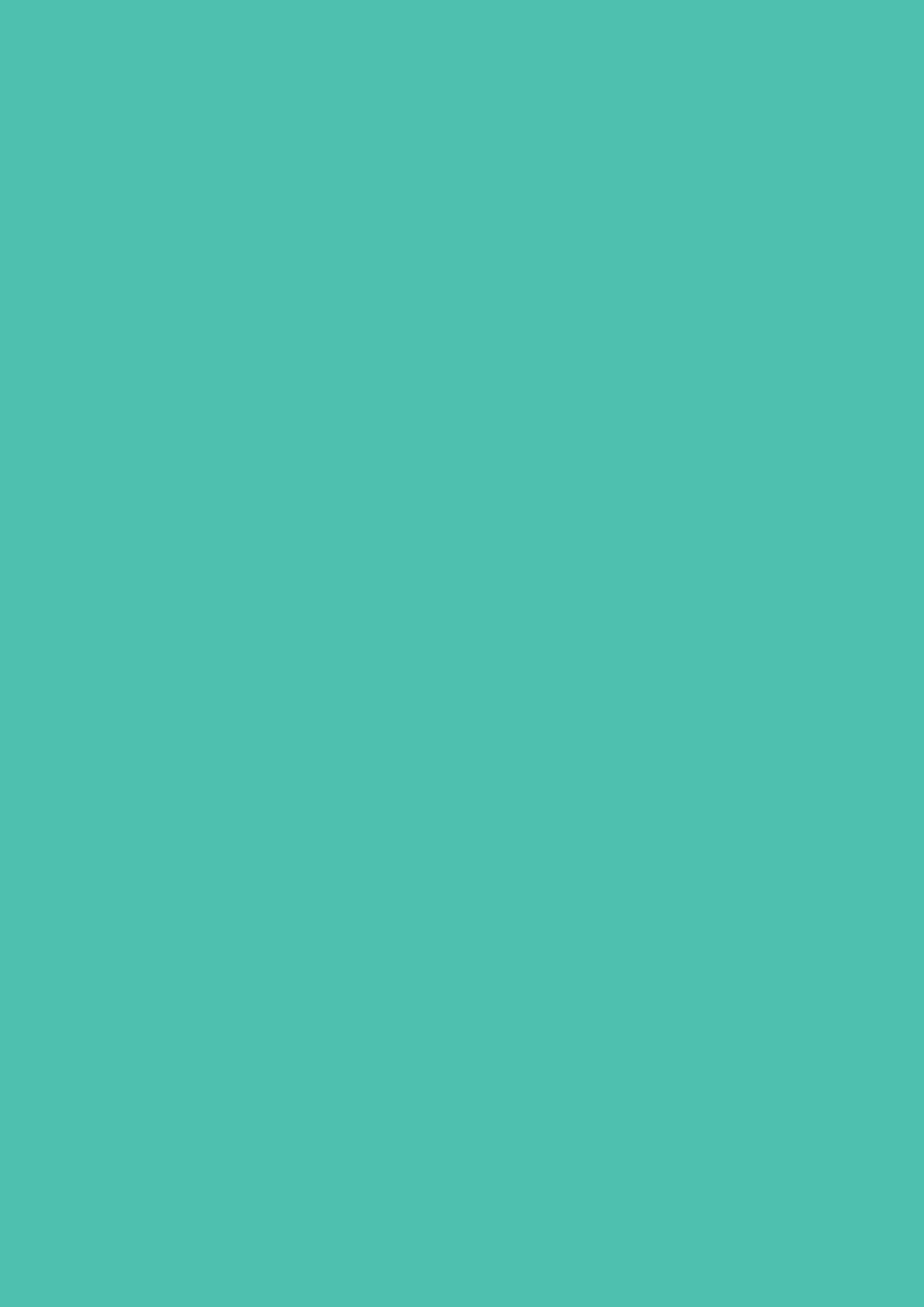# **Contents**

| <b>Introduction</b>                                                      | $\overline{2}$ |
|--------------------------------------------------------------------------|----------------|
| <b>Equality and diversity</b>                                            | $\overline{2}$ |
| <b>Bias</b>                                                              | 3              |
| Addressing individual bias                                               | 3              |
| Addressing bias in organisations                                         | 3              |
| Advice for those recruiting to committees or posts, to improve diversity | 4              |
| Advice for those organising, chairing or administrating meetings         | 4              |
| <b>Bullying</b>                                                          | 5              |
| Who is most at risk of being accused of bullying?                        | 5              |
| Advice on avoiding bullying behaviour                                    | 5              |
| What can be changed to reduce bullying?                                  | 6              |
| What to do if you are accused of bullying or if a unit needs more help   | 6              |
| <b>Behaviour</b>                                                         | 7              |
| What is acceptable behaviour?                                            | 7              |
| Unacceptable behaviours                                                  | 8              |
| Behaviour in surgical environments                                       | 9              |
| Advice for mentors, line managers, supervisors, appraisers               | 9              |
| <b>Definitions</b>                                                       | 11             |
| Inequalities at work                                                     | 12             |
| Literature on diversity                                                  | 12             |
| <b>References</b>                                                        | 13             |
| <b>Appendix 1</b>                                                        | 15             |
|                                                                          |                |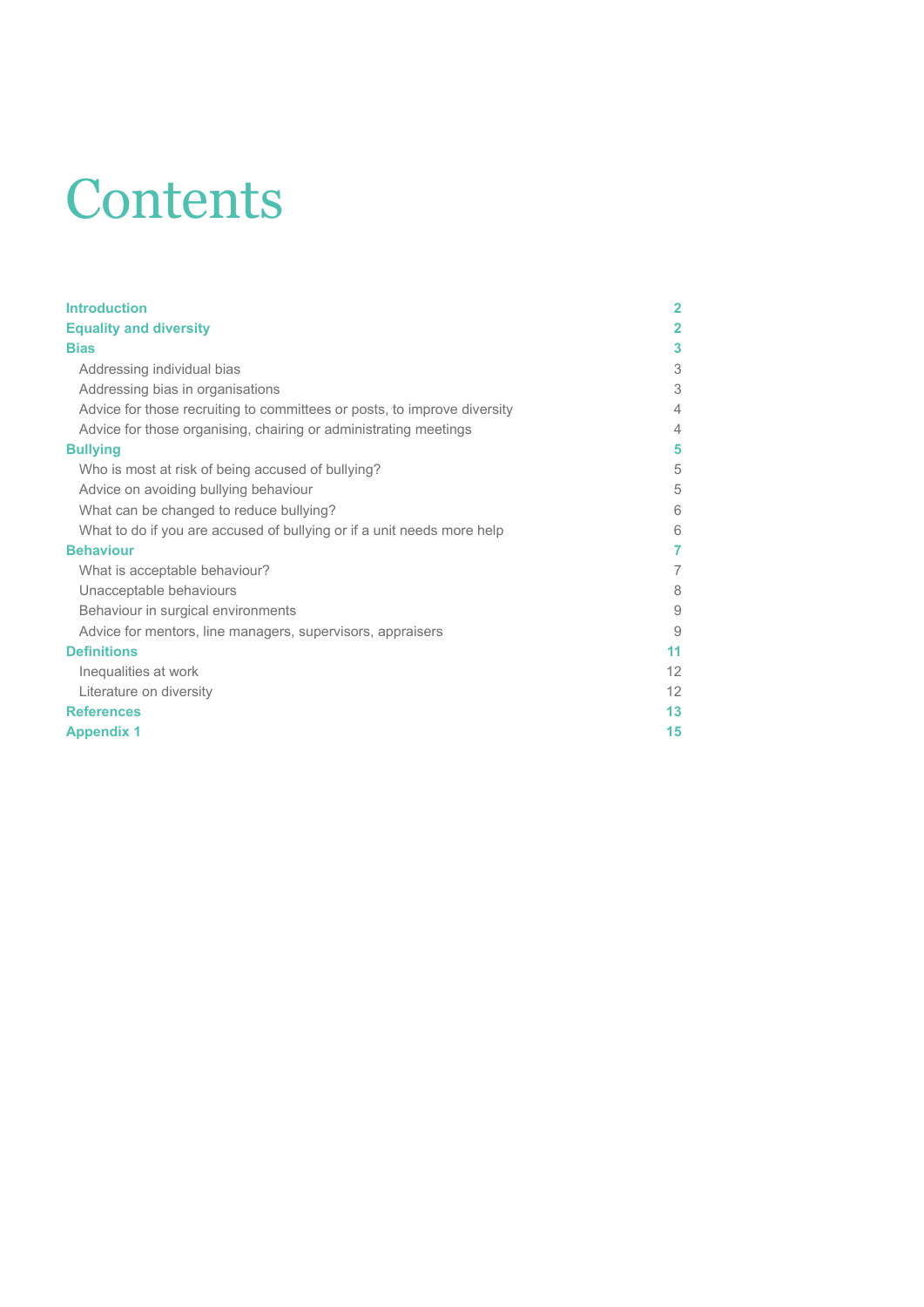## **Introduction**

The College aims to support all surgeons throughout their careers in achieving the highest standards of surgery and in all their professional interactions. Surgeons continuously aim to improve our clinical practice and professional behaviours. Organisations that are more diverse are better able to withstand change and we will support our members and fellows in embracing diversity. All surgeons are role models for students and trainees and are ambassadors for the profession. Their behaviour must therefore be welcoming, supportive and inclusive.

Everyone has biases – some of which we are aware of, others we are not. Doctors, probably more than most, are conditioned to make assumptions or spot diagnoses and are uniquely exposed to a full spectrum of individuals at their most vulnerable. Our biases can affect our thinking about what is required to do a particular role. It is important to focus on the requirements of the task and to separate this from the individual.

To encourage diversity, we must consider both individual behaviour and organisational processes. For instance, there are many roles in LETBs, colleges, health organisations, etc where the process of applying is perceived as opaque, so that the potential talent pool is not as wide as it should be and many may stay in roles for many years, limiting new ideas.

How you view your own behaviour can differ greatly from how this is perceived by others and some doctors may need support to change how others view them. Surgeons, especially those who are role models for the College, should recognise when behaviour is unacceptable<sup>1,2</sup> and address this. A concept of 'respect' can be useful.

## Equality and diversity

Most organisations offer training in 'equality and diversity', but these are two very different concepts:

- Equality is about ignoring difference at a time of judgement and giving everyone an opportunity.
- » Diversity awareness is about welcoming difference. It may feel uncomfortable at first.

Equality training often focuses on legislation, which makes people fearful of mentioning difference. At the time of an assessment, interview or summative feedback, the person should be judged against the explicit criteria required to do the role. The Equality Act 2010 protects against discrimination based on any of the following characteristics: age, disability, gender reassignment, marriage or civil partnership, pregnancy or maternity, race, religion or belief, sex and sexual orientation.3

Diversity awareness is about welcoming different individuals with different ideas and experiences. This usually makes for a more responsive organisation. Some people will need adjustments to allow them to fulfil their role. If you are someone's manager, it is OK to notice that the individual is short, pregnant or has a hearing impairment, especially if they need adjustments to do their role (eg chair heights or telephone access).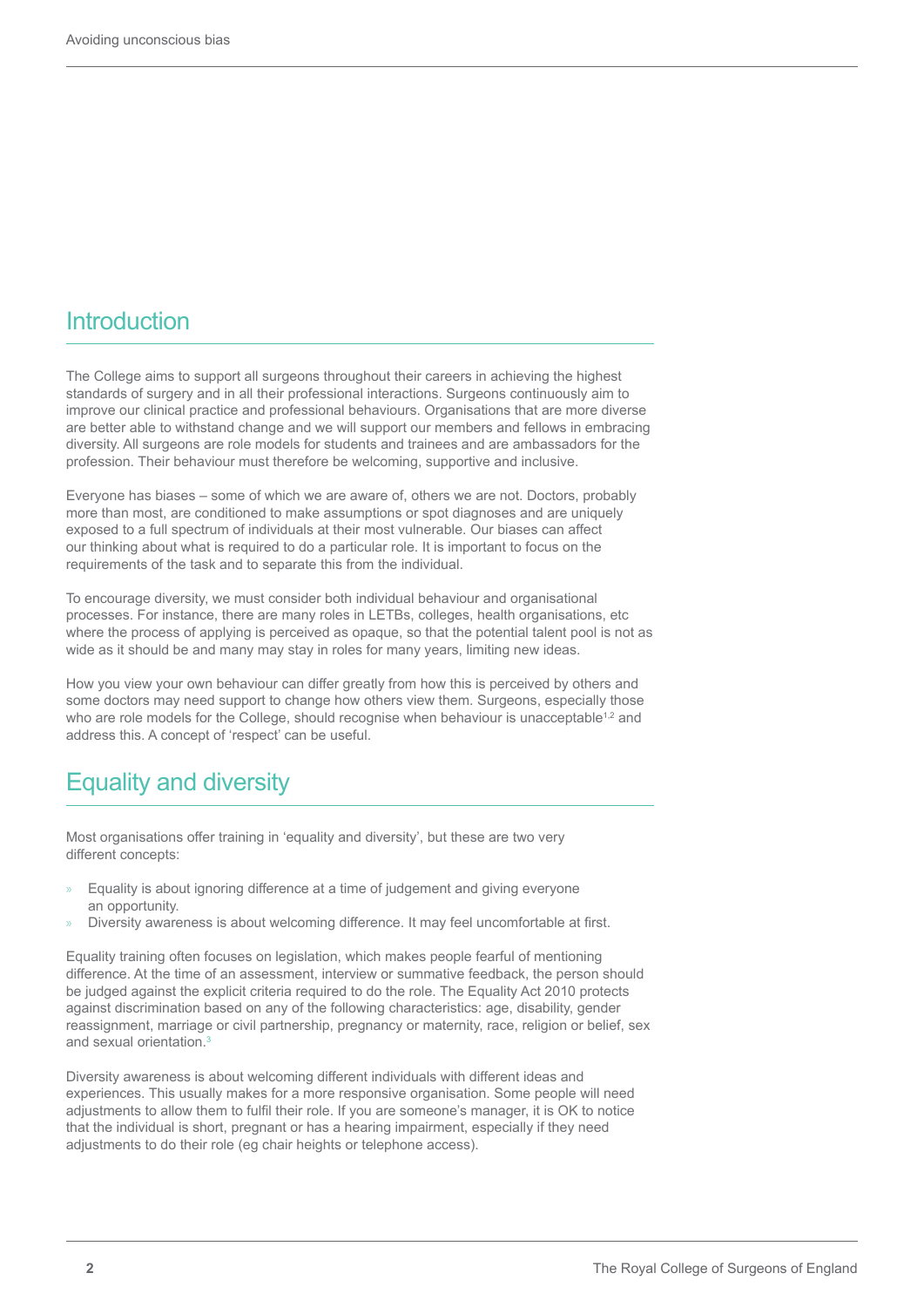### **Bias**

In addition to acknowledging and addressing our individual biases, we can work to avoid processes and ways of working that perpetuate organisations' biases and inadvertently favour particular types of people. This can include encouraging diversity when recruiting and acting inclusively when chairing meetings.

#### **Addressing individual bias**

Everyone has biases. We should acknowledge them, analyse them, work out why we have them, find something in common and force ourselves to appear as if we do not have biases until they reduce.<sup>4</sup> Box 1 summarises these steps.

## **Box 1: Thiedeman's Seven Steps for defeating bias in the workplace4**

- 1. Become mindful of your biases
- 2. Put your baises through triage
- 3. Identify the secondary gains of your biases
- 4. Dissect your biases
- 5. Identify common kinship groups
- 6. Shove your biases aside
- 7. Fake it till you make it (what we say can become what we believe)

For example, if you meet someone who does not fit your image of who should be doing their role, you should think about why you have the feeling that they do not fit. Then you should consider whether you gain anything by excluding them, then consider whether you have anything in common with them and finally you should disregard the biases and focus on acknowledging what they do, even if it feels fake at first. Fairly quickly you see them as normal.

#### **Addressing bias in organisations**

As well as individuals, organisations can go through phases to become more tolerant. These phases have been suggested as: exclusionary, 'club' mentality, compliance, affirmative action, redefining and finally becoming multicultural.<sup>5</sup>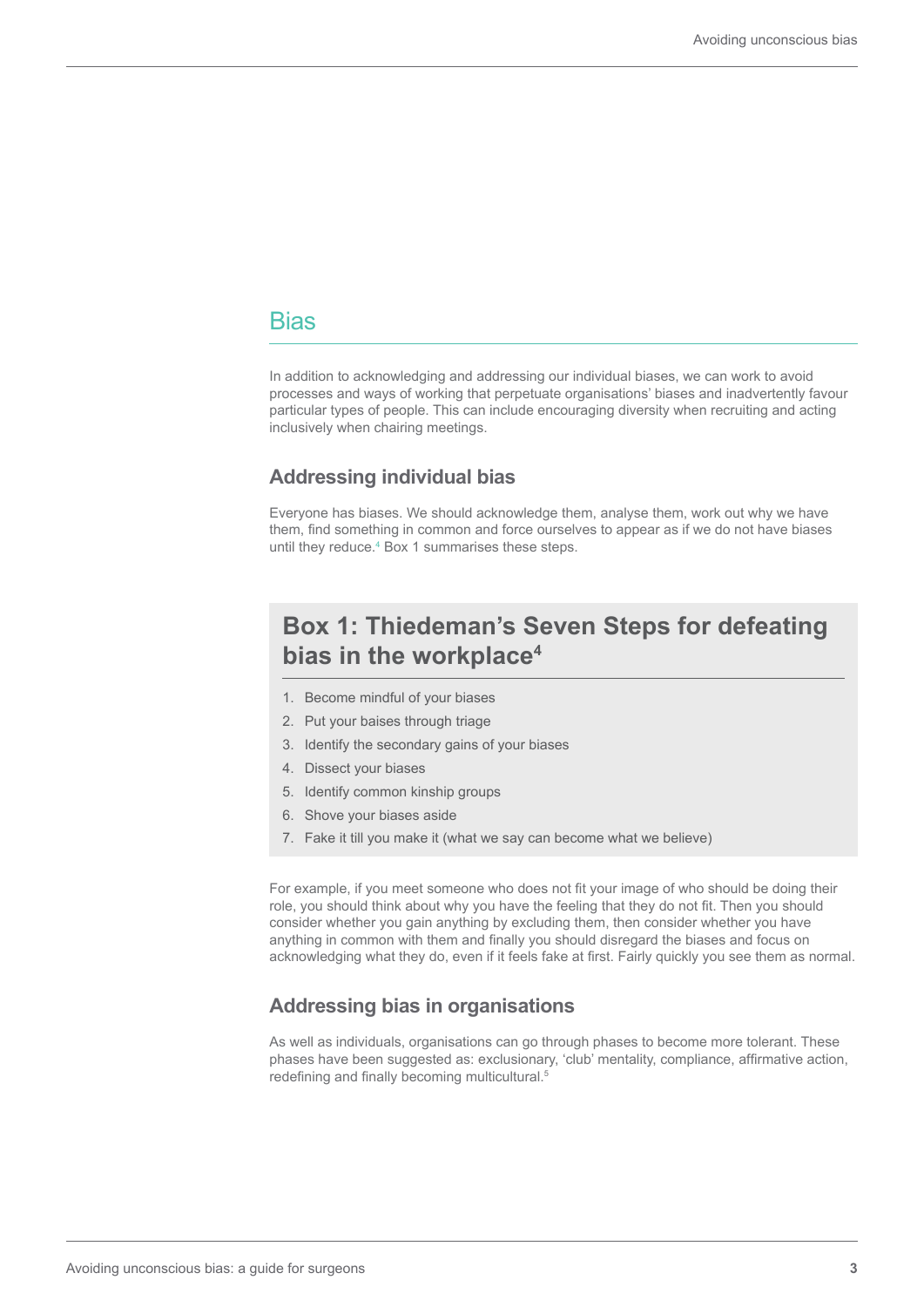### **Advice for those recruiting to committees or posts to improve diversity**

Many people from under-represented groups will not apply to committees where they do not feel they fit in. It is also more difficult for those who have caring responsibilities or other roles to drop everything to go for a particular role without understanding what it involves and without having time to plan how they would manage.

- » Advertise the post well in advance
- Ideally put the potential interview date on the advert, so candidates can book leave
- Ideally put a phone number on the advert so that potential applicants can seek further information about the role
- Set a clear person specification
- » Recruit according to skills needed
- » Advertise the post widely
- » All roles should state the length of tenure
- » Contact people and suggest they might consider applying.

## **Advice for those organising, chairing or administrating meetings**

- » Welcome and introduce members
- » Consider a welcome coffee/telephone call in advance for new committee members and lay representatives
- Be aware that people may feel intimidated by a new role
- » Consider informally approaching a new member in advance of the meeting to ask if there is anything they want to raise; otherwise the new member may save it to 'any other business'
- » Explain the structure of the meeting and any 'rules' or conventions of behaviour that should be observed (eg meeting behaviours, which items will have a longer discussion, whether volunteers might be needed, whether certain emails between meetings should be 'reply all', etc)
- » Consider promotion opportunities and succession planning. A person may not naturally look like a Chair to you, but may be good.
- » Consider setting up some short training (eg the person may not have an administrative assistant, so a brief course on how to manage emails may help)
- » Consider setting up a brief course on how to chair a meeting
- » Committee members should actively re-apply for their roles to keep them fresh
- » Agendas should clearly state expected start and finish times, for those with specific transport arrangements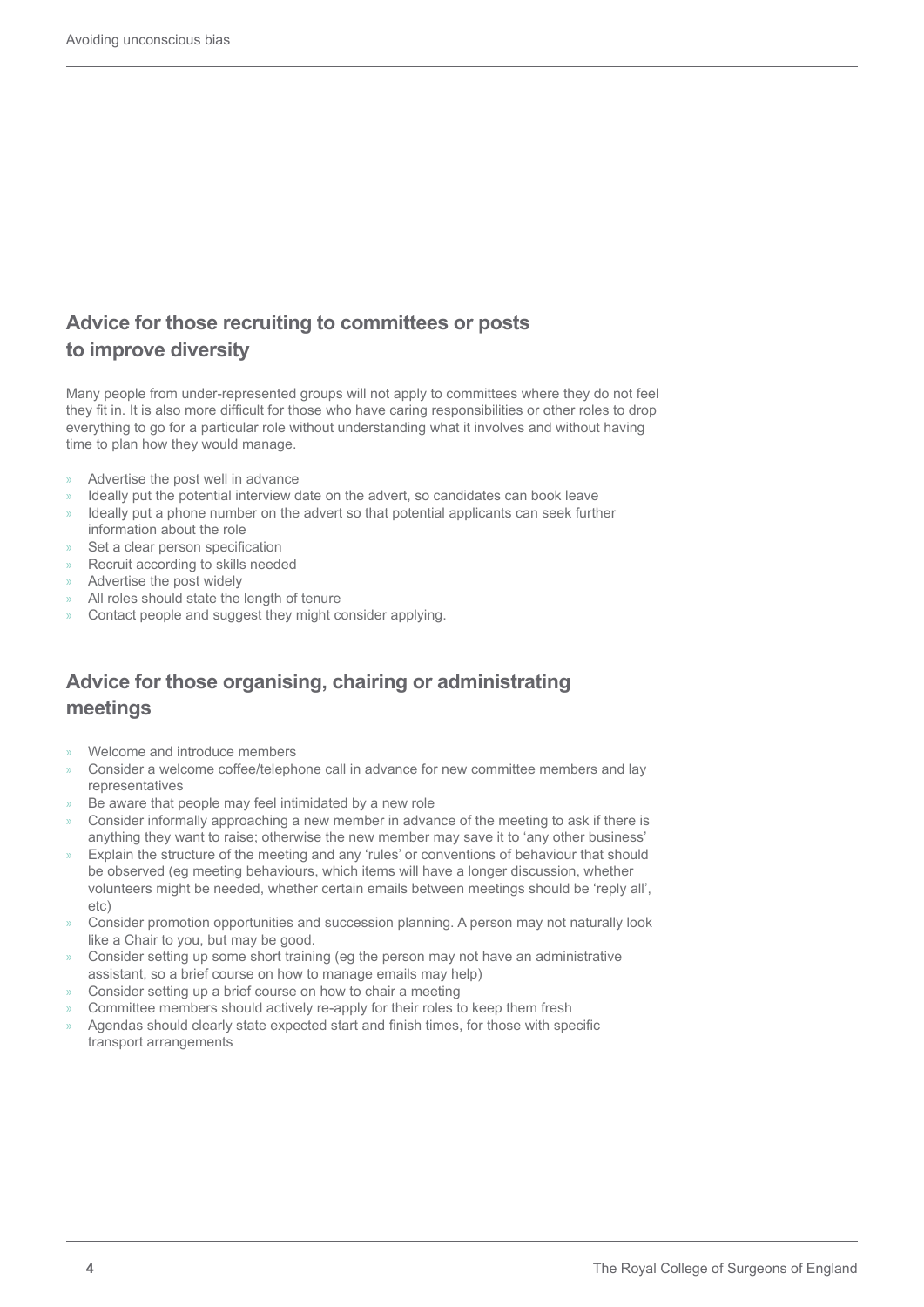## **Bullying**

Bullying is where an individual or group abuses a position of power or authority over another person or persons that leaves the victim(s) feeling hurt, vulnerable, angry, or powerless.<sup>2</sup> The definition of bullying has been refined to include those who perceive that a senior is being negative to them. Cyber-bullying includes electronic communications that are perceived as bullying, although this may not have been the sender's intention. It is important to note that it is the perception of the victim that defines bullying, not the intention of the perpetrator. The Royal College of Obstetricians and Gynaecologists<sup>9</sup> have a good resource for those who feel bullied on practical steps to take (Appendix 1).

## **Box 2: Statistics on bullying in healthcare**

- » In the 2014 GMC trainee survey 8% of doctors in training said that they had experienced bullying and 14% had witnessed it, with both Obstetrics & Gynaecology and Surgery being particular areas of focus6,7
- 15% of NHS staff report bullying<sup>8</sup>
- 48% of Australasian surgical trainees reported bullying.<sup>1,2</sup>

#### **Who is most at risk of being accused of bullying?**

Some people are astonished when they are accused of bullying as they often feel that they have already proven themselves to be good colleagues and trainers. Frequently, the senior may be a doctor who qualified in a time when teaching by humiliation was normal. In addition, they may be dedicated to patient care, and irritated by apparent failures in this. While they may have received many plaudits from trainees, they may expect too much from trainees and may be poor at coping with trainees or staff they view as below-average. They are likely to lack insight into the effects of their actions and behaviours.

#### **Advice on avoiding bullying behaviour**

Senior surgeons with high standards who expect dedication and are valued as trainers by highflying trainees sometimes have difficulty coping with a below-average trainee, or another staff member who does not seem to be working to their expectations.

In these situations, allow more time for listening, to ask questions and to clarify a minimum level of expectation (eg notes to be written up, start time of rounds, allocation of leave, ability to make clear decisions, etc).

When directly addressing the problem, talk about the task or behaviour, rather than the person. Allow time to have a discussion about opportunities for change. Try to define the actual problem, and consider whether there is a skill gap that could be improved in a different way.

To avoid accusations of cyber-bullying, care should be taken to re-read emails before sending to avoid distress, to avoid copying in unnecessary recipients and to avoid putting undue work pressure out of work time.10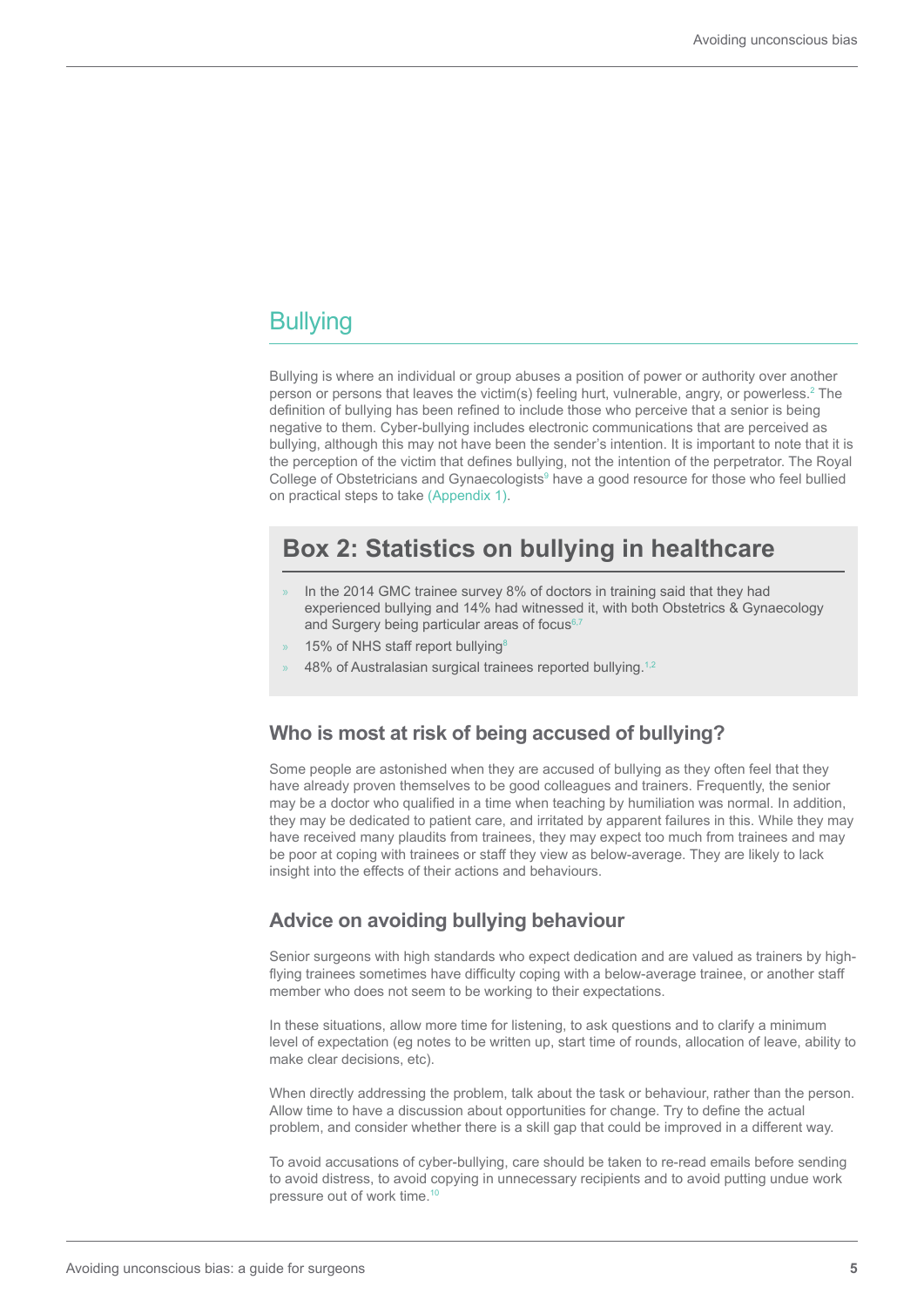### **What can be changed to reduce bullying?**

Bullying affects the victim and makes team dynamics worse, but the alleged perpetrator often does not realise the effect of their actions. An action plan to avoid future problems should include any improvable features in the environment and any behavioural or awareness issues in the alleged perpetrator, potential victims and other staff.

Be aware of potential 'trigger points'. Periods of change or increased activity can cause stress, which can affect your behaviour. Try to be aware of this and plan to mitigate the impact. For example, if a new trainee is due to join a team, the expected workload may have to be adjusted in advance.

The first step for many is insight around the need to change. Individuals who have a coach or mentor can find it easier to put their role into context and to change their behaviour. 11 Training is available on communication skills and dealing with difficult people, and parallels can be drawn with anger management techniques. Although it can be difficult, it is possible to change behaviour; many anti-social behaviours that were once commonplace – eg drink-driving, corporal punishment in schools – are now rare.

## **What to do if you are accused of bullying or if a unit needs more help**

Sometimes the surgeon accused of bullying can feel devastated in a similar way to the 'second victim' in medical error cases.<sup>2</sup> In addition to the support for those who feel they are being bullied, the College can provide support if you have been accused of bullying.

In each region, a surgeon can contact the Director for Professional Affairs (DPA) or the Regional Specialty Professional Advisor (RSPA). The College runs a Confidential Support and Advice Service (CSAS) to provide surgeons with an informed listening ear and to support them in identifying approaches to resolve their situations.

The College's Invited Review Mechanism (IRM) is an external service to Medical Directors if there are concerns about the surgical practice within a unit or of an individual. Although surgical practice and behaviour are separate, the IRM experience is that where there are tensions within teams or stress manifesting in inappropriate behaviour, the quality of the surgical service as a whole can reduce.19 The IRM 'Self-Assessment questionnaire' for surgical units can help direct efforts to improve future working<sup>19</sup> www.rcseng.ac.uk/surgeons/supporting-surgeons/ regional/docs/dpa-toolkit/rcs-improving-surgical-practice/view/.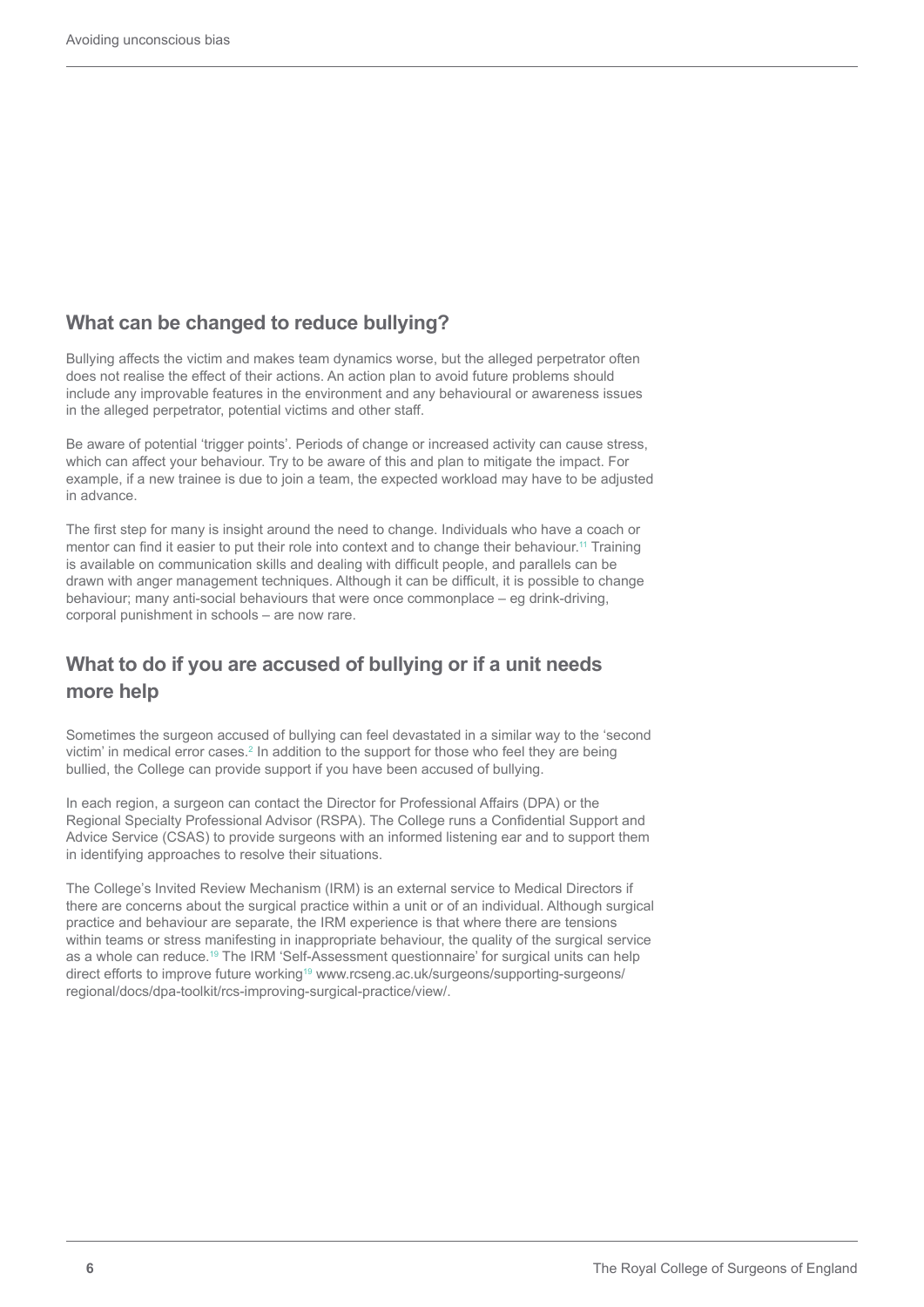## **Behaviour**

'Where bullying and harassment are experienced or witnessed but not reported, this contributes to normalising this behaviour. Doctors in training, or medical students, who have previously witnessed nothing being done to combat bullying are less likely to report it when it happens to them.<sup>'6</sup>

A career in surgery is now less attractive to UK medical students and junior doctors,<sup>17</sup> many of whom report being put off by negative comments or opinions and dissatisfaction with the support offered.<sup>1,2,7,8,18</sup> It is therefore vital that inappropriate behaviour is not ignored and is addressed.

The Royal Australasian College of Surgeons' action plan on reducing bullying has as its first recommendation the need to 'provide a safe environment for speaking out'.<sup>2</sup> All surgeons should be aware of relevant local policies and procedures and should work to create an environment where colleagues feel able to raise concerns.

#### **What is acceptable behaviour?**

The trainees' charter<sup>12</sup> and the SAS charter<sup>13</sup> both describe the need for respect. Some trusts have an anti-bullying policy<sup>14</sup> or a dignity at work policy.

#### **Trainers should:**

- » Provide support, guidance and fair treatment to trainees, irrespective of gender, race, sexual orientation, disability or any other aspect of the trainee's background
- » Avoid demonstrating favouritism to the exclusion of individuals or groups, allowing all trainees equity of access to the appropriate training opportunities
- » If educational or clinical supervisor: develop and maintain skills needed for these roles
- » Offer prompt, timely and constructive feedback that links to trainee performance
- » Work with trainees in a constructive and professional manner
- » Avoid giving feedback in such a way as to belittle, humiliate, threaten or undermine
- » Provide feedback that highlights observed behaviours and helps the trainee to find alternative strategies to overcome problems
- » Highlight areas of good performance that help trainees envisage what they are capable of as well as dealing with problem areas
- Listen to trainees' concerns in relation to working conditions to ensure patient and staff safety
- » Avoid behaviour that intimidates or bullies trainees and deal with problems in an appropriate manner for a professional practice that aims to encourage positive approaches to practice
- » Avoid inappropriate behaviours: shouting/swearing/public outbursts about trainee performance
- » Make time
- » Focus on the tasks, not the individual.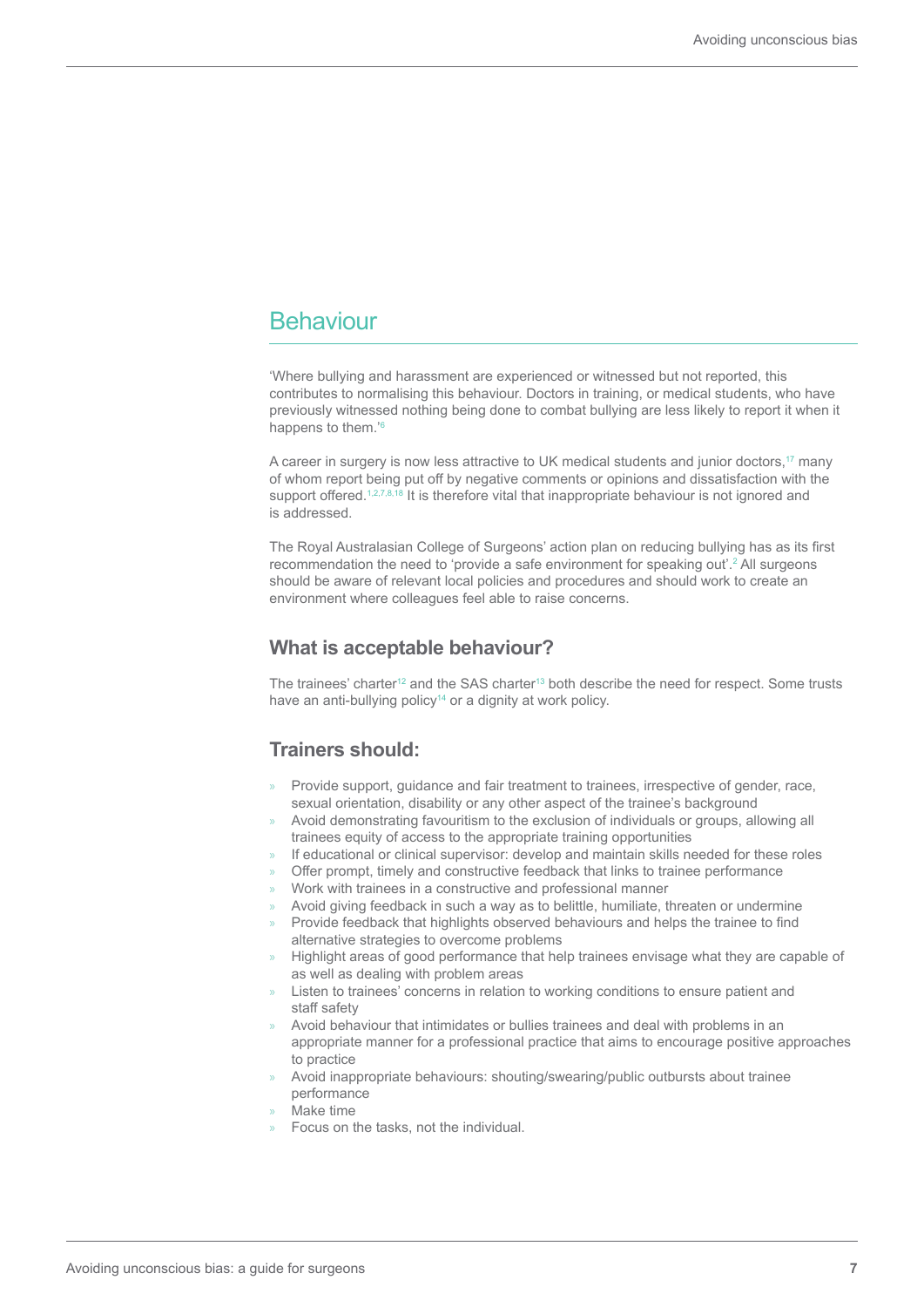### **Trainees should:**

- » Ensure you are professional in your approach to clinical practice
- Be timely and efficient in your clinical roles
- » Engage fully with the area of practice you are working in at the time to ensure that you make the most of the opportunities to broaden your experience and knowledge
- » Engage in ongoing professional development on a regular basis
- » Engage in clinical audit and governance activity
- » Contribute to critical incident assessments (both formally if needed and via your learning portfolio) in regard to your own practice
- » Engage proactively in your own educational supervision, taking responsibility for learning about the requirements for assessment and maintaining an up-to-date record of your training progress
- » Contribute to training undergraduates, postgraduate trainees and other healthcare professionals
- » Find out how to fulfil the requirements of your position and discuss any limiting factors with more senior personnel in your department if problems arise
- Seek out feedback on your performance, by critically appraising your own performance and highlighting areas you are seeking to improve
- » Avoid engaging in behaviour that intimidates/undermines/belittles colleagues during their training
- » Be fair in dealings with colleagues re training opportunities and service responsibilities
- » Follow the same principles as the trainers' guidance in dealings with other trainees and staff.

### **Unacceptable behaviours**

- » Persistent attempts to belittle and undermine work
- » Persistent and unjustified criticism and monitoring of work
- » Persistent attempts to humiliate individual in front of colleagues
- » Intimidating use of discipline or competence procedures
- » Undermining individual's personal integrity
- » Destructive innuendo and sarcasm
- » Verbal and non-verbal threats
- » Making inappropriate jokes about individual
- » Persistent teasing
- Physical violence
- » Violence to property
- » Withholding necessary information from individual
- » Freezing out, ignoring or excluding
- » Unreasonable refusal for applications for leave/training
- » Undue pressure to produce work
- Setting impossible deadlines
- » Shifting goalposts without telling the individual
- » Constant undervaluing of individual's efforts
- » Persistent attempts to demoralise individual
- » Removal of areas of responsibility without consultation
- » Discrimination based on racial, gender, sexual orientation and disability
- » Unwelcome sexual advances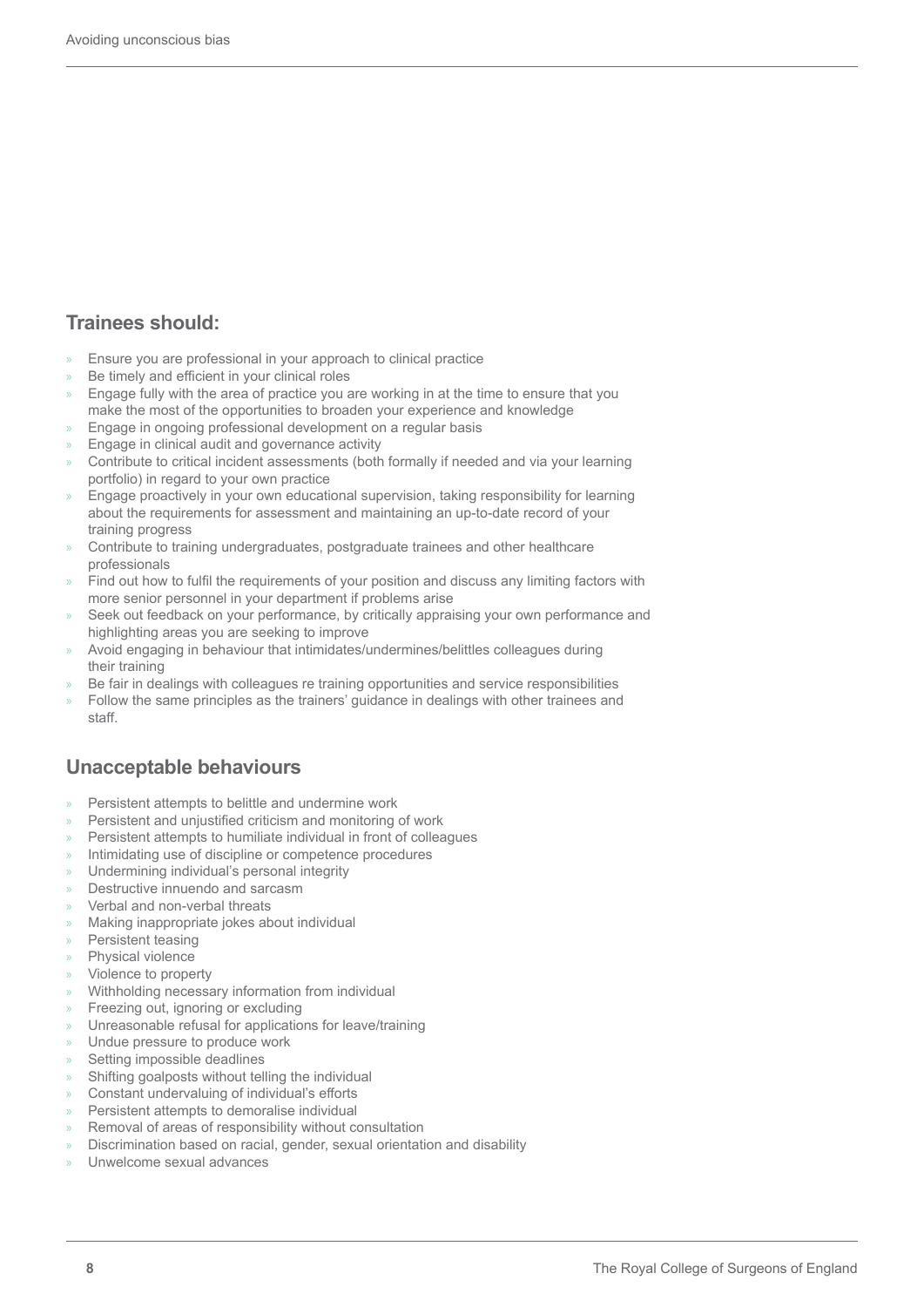#### **Behaviour in surgical environments**

The operating theatre can be an area where surgeons are accused of difficult behaviour. You can reduce the risk of this.

- Use the team briefing well:
	- To ensure that everyone knows who everyone else is
	- To explain to the team if there may be a particularly tricky step or a patient where there may be an excess level of tension
	- To think in advance who should assist, scrub, etc for the whole list.
- » Getting new staff and students to understand the possibilities and expectations:
	- Be clear about what you expect should they see all the patients with you on the ward first – where do they meet and when?
	- It may be useful to send them the RCS guidance *Learning in Operating Theatres*<sup>15</sup> http://bit.ly/1F780oC.
- » Try very hard not to make assumptions. For example, there are still some surgeons who assume that the male student/trainee will want to scrub and the female trainee/student will not. Treat everyone as their role requires.
- » Be aware that you may be a few decades out of date about career-planning and know where you can refer trainees to, for example, the RCS.
- Be polite. If you are distracted from the operation in hand, find a polite way to say this.

Behaviour in clinics requires consideration similar to that in the operating theatre. Think about what will give students/trainees the most opportunities to learn. Try running it as a 'teaching clinic'.16

On ward rounds, be clear about what is expected. Be cautious about appearing critical of a team member in front of a member of another staff group or patient. There are many templates to help you get the best learning opportunities from a ward round.

#### **Advice for mentors, line managers, supervisors, appraisers**

Individuals should have support, to encourage them to be as good as it is possible to be and to apply for promotions they might not otherwise consider. This will encourage individual excellence and benefit the organisation. Trusts have been criticised for following a 'colour-blind' approach and treating everyone the same, as this could have an indirectly discriminatory effect on some groups.27 Mentoring has been hailed as having substantial potential for those from minority groups,<sup>28</sup> for women doctors<sup>29,30</sup> and indeed all doctors, but many do not know what options are available.30 The Royal College of Surgeons has produced a guide for best practice in mentoring.<sup>11</sup>

If you are supporting another, you are allowed to ask or advise about personal issues that may have an impact on the person's ability to do their job, although ideally they will raise issues themselves. It is useful to ask the employee/trainee if they think there are issues. There should be regular opportunities to discuss issues, at reviews or appraisals. 360-degree feedback from co-workers, patients or service users can be helpful as a starting point for discussion.

When an issue is identified, it can help to analyse any problems into component parts. It may be that a skill set can be taught. For example: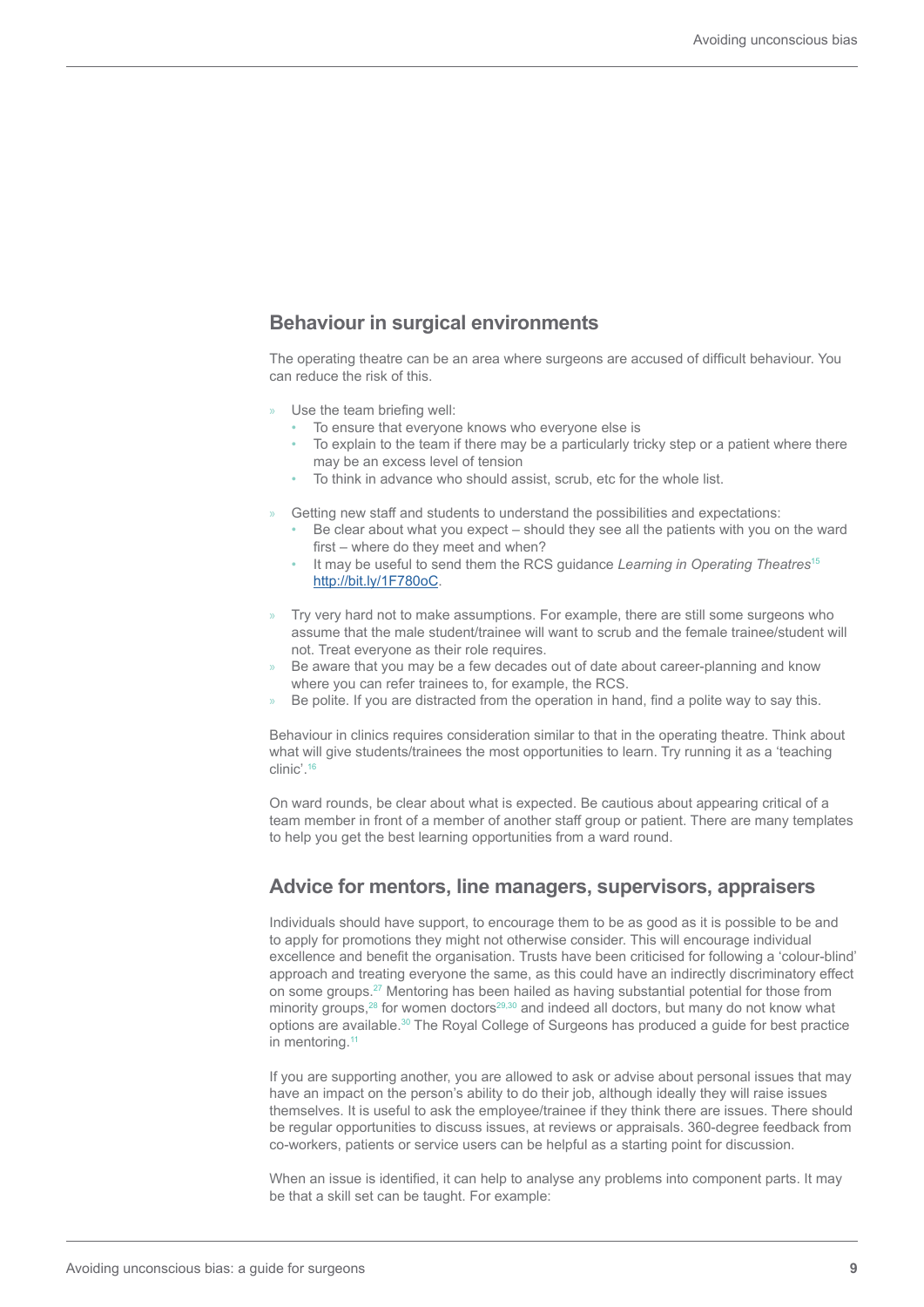- » If someone does not make eye contact when talking and this has an impact on their job role, communications skills courses can be offered.
- » Ask a pregnant trainee what would allow her to do her role better. Do not assume she should be doing clinics rather than operating.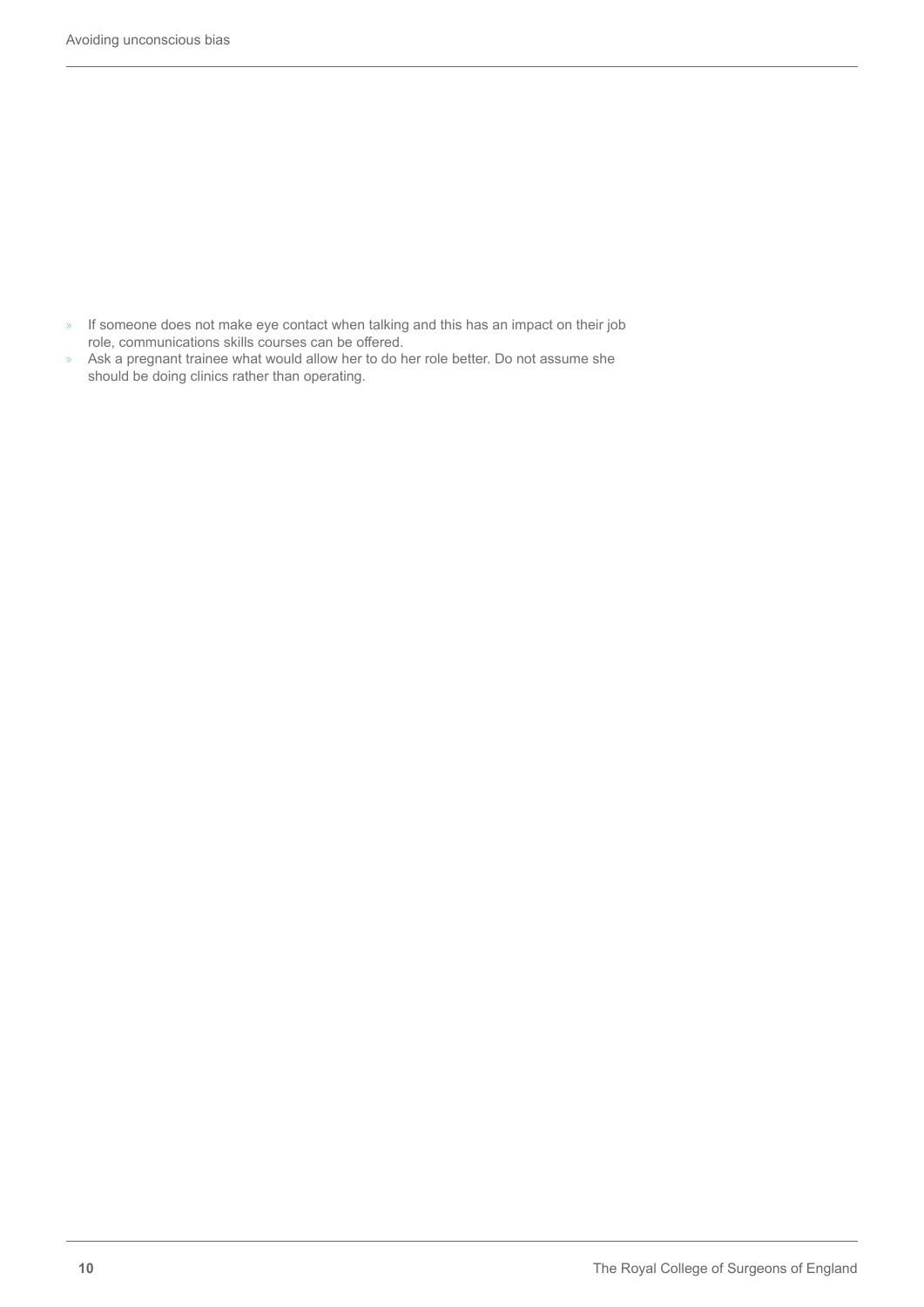# Definitions<sup>6,20</sup>

There is some overlap between terms, so some can be used interchangeably. The key factor is how the victim perceives that they have been treated.

| <b>Discrimination</b>     | Discrimination is the favouring of an individual<br>or a group to the detriment of others.                                                                                                                                                                                                                                                                                        |
|---------------------------|-----------------------------------------------------------------------------------------------------------------------------------------------------------------------------------------------------------------------------------------------------------------------------------------------------------------------------------------------------------------------------------|
| - Direct discrimination   | Direct discrimination includes refusing a job or<br>offering lower pay to those from one group.                                                                                                                                                                                                                                                                                   |
| - Indirect discrimination | Indirect discrimination occurs when a 'provision, criterion or practice'<br>disadvantages a significantly larger proportion of one group than another.                                                                                                                                                                                                                            |
| - Positive discrimination | Positive discrimination (acting to support someone from a<br>minority group, to the exclusion of another) is unlawful.                                                                                                                                                                                                                                                            |
| Positive action           | Positive action includes, for example, making individuals in a<br>minority group aware of an opportunity. This is lawful.                                                                                                                                                                                                                                                         |
| <b>Bullying</b>           | Bullying is behaviour that makes you feel hurt, offended or socially<br>excluded, and that affects your work. The key feature is the<br>potential victim's perception of how they are being treated.                                                                                                                                                                              |
| Undermining               | The term undermining is used interchangeably with bullying,<br>especially when a trainee or subordinate is involved. Undermining<br>behaviour subverts, weakens or wears away confidence.                                                                                                                                                                                         |
| Harassment                | Harassment can be any unwanted attention or behaviour that a person<br>finds objectionable or offensive and which makes them feel threatened or<br>uncomfortable, leading to a loss of dignity or self-respect. There is overlap<br>between bullying and harassment. The key feature is that the victim<br>perceives the behaviour to be distressing, humiliating or threatening. |
|                           | It tends to be related to a protected characteristic (eg sexual<br>harassment). The protected characteristics are:                                                                                                                                                                                                                                                                |
|                           | • age                                                                                                                                                                                                                                                                                                                                                                             |
|                           | • disability                                                                                                                                                                                                                                                                                                                                                                      |
|                           | • gender reassignment                                                                                                                                                                                                                                                                                                                                                             |
|                           | • marriage and civil partnership                                                                                                                                                                                                                                                                                                                                                  |
|                           | • pregnancy and maternity                                                                                                                                                                                                                                                                                                                                                         |
|                           | • race                                                                                                                                                                                                                                                                                                                                                                            |
|                           | • religion or belief                                                                                                                                                                                                                                                                                                                                                              |
|                           | • sex                                                                                                                                                                                                                                                                                                                                                                             |
|                           | It is often persistent. A person may claim harassment if they have to work in<br>an unpleasant environment, eg witnessing persistent unpleasant behaviour.                                                                                                                                                                                                                        |
| Victimisation             | Victimisation is treating someone differently as a result<br>of them exercising legal rights. This is illegal.                                                                                                                                                                                                                                                                    |
| Dignity at work           | Employers are legally obliged to improve this.                                                                                                                                                                                                                                                                                                                                    |
| Respect                   | Some trusts have a 'respect' policy.                                                                                                                                                                                                                                                                                                                                              |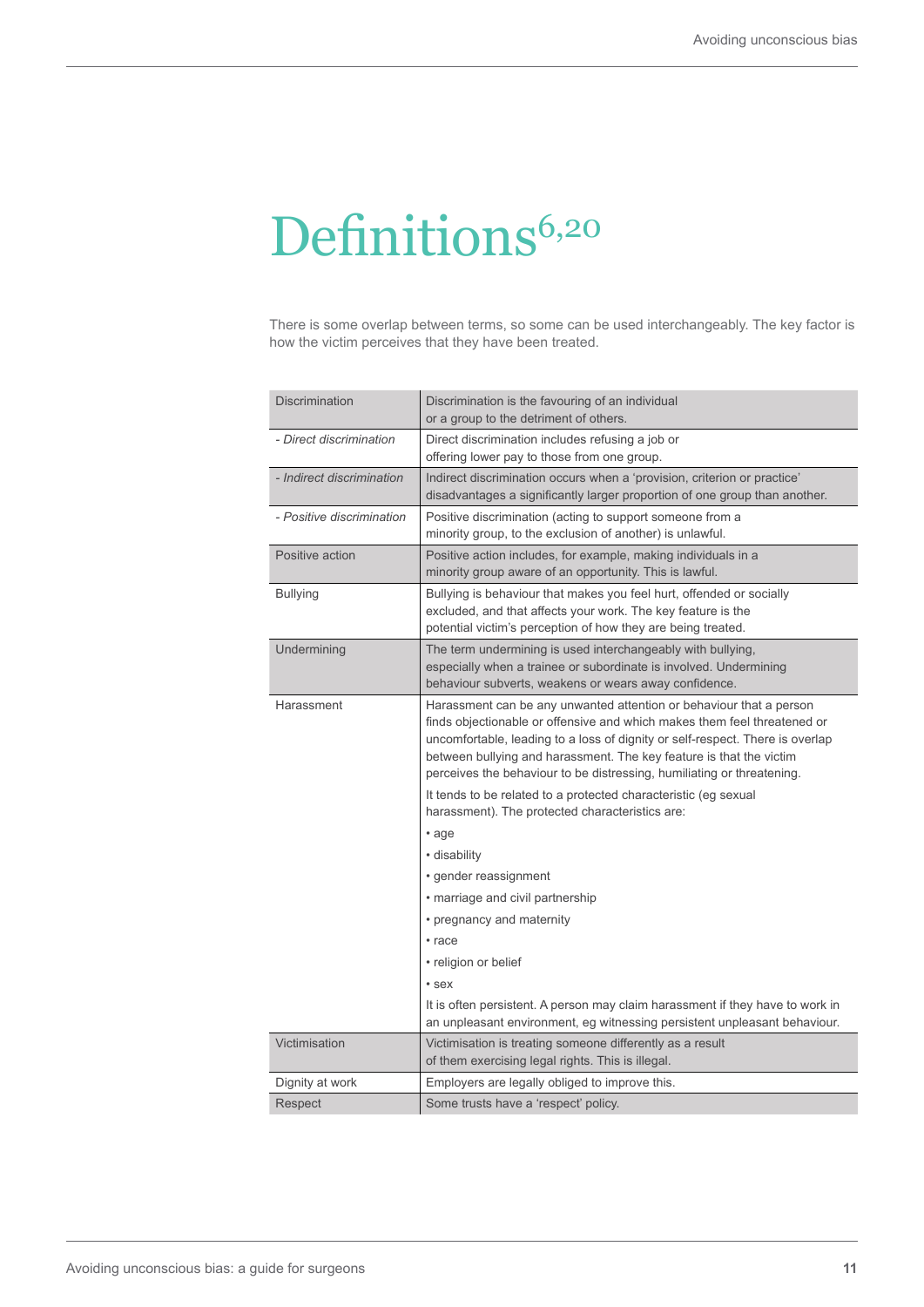#### **Inequalities at work**

Inequalities at work encompass a much larger range of aspects than just discrimination. There are many other issues around inequalities of staff recruitment, retention, progression and satisfaction that are not covered by any legislation. Because of the many and various forms that these inequalities can take, and the interdependence within the culture of an organisation, these aspects are often mentioned in 'dignity at work' policies or as part of an agenda of 'respect'.

## Literature on diversity

Different groups have different experiences, despite decades of legislation. There is a gender pay gap of 18%, with female doctors earning less than male doctors, even after excluding breaks in service due to maternity leave.21 Those from different black and minority ethnic groups (BME) have very different rates of acceptance into medical school.<sup>22</sup> Furthermore, legislation can make things worse as people can resent generous maternity leave provisions and familyfriendly legislation or may consider that these reinforce the assumption that women's careers are of secondary importance relative to that of men.<sup>23</sup>

While there are clear examples of people from minority groups doing very well, there remain hidden barriers – both actual and perceived. There is still reference made to the 'glass ceiling' where some people are promoted to a certain level, but not above it.<sup>24</sup> Ryan and Haslan's newer concept is of 'glass cliff', whereby people from a minority group are more likely to be given a project that will fail.25Fifty-one percent of female medical students who rejected a career in orthopaedics were found to have done so because they felt there was an anti-female bias.18

Many organisations have Equal Opportunity statements as an 'add-on policy stating laudable aims that are largely ignored<sup>'26</sup> and lack the ability to 'lift the policy off the page'.<sup>27</sup> Many people believe their organisation only has pro-diversity policies to reduce the risk of tribunals.<sup>27</sup> The 2006 change in immigration regulations crystallised the difference between racism and distrust due to cultural factors, and perhaps led to more acceptance of doctors from a BME background as either British-born and British-trained or very senior and with extensive NHS experience.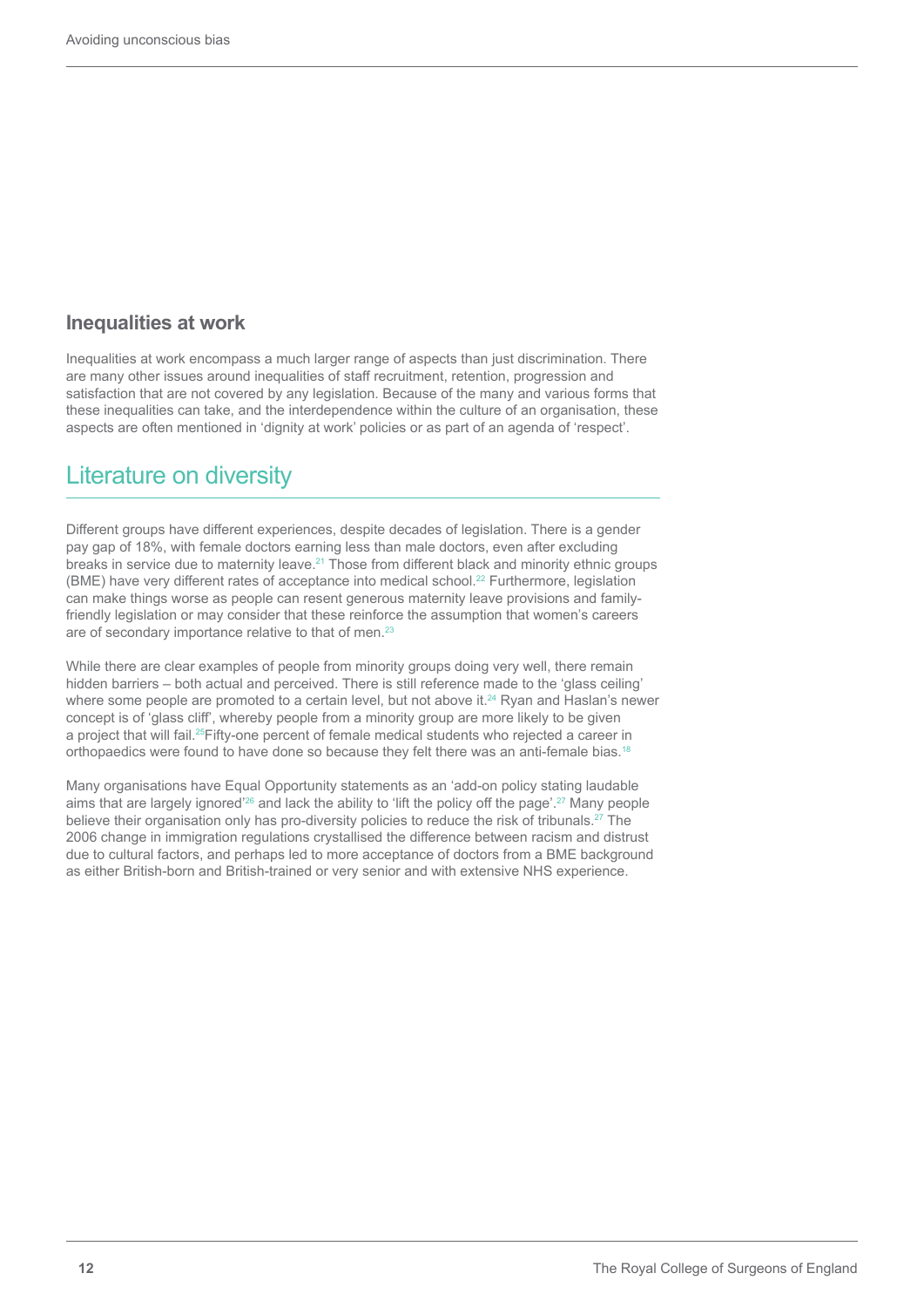# References

- 1. Royal Australasian College of Surgeons (2015). Expert Advisory Group on Discrimination Harassment and Bullying https://www.surgeons.org/about/dbsh/expert-advisory-group/ [Accessed 18 December 2015]
- 2. Royal Australasian College of Surgeons (2015). Building Respect, Improving Patient Safety: RACS Action Plan on Discrimination, Bullying and Sexual Harassment in the Practice of Surgery. https://www.surgeons.org/media/22260415/RACS-Action-Plan\_Bullying-Harassment\_F-Low-Res\_FINAL.pdf
- 3. BMA (2012) Bullying and Harrassment. http://bma.org.uk/practical-support-at-work/doctors-well-being/bullying-and-harassment [Accessed 10 December 2015]
- 4. Thiederman S (2008). Making Diversity Work. New York, Kaplan.
- 5. Torrington D, Hall L, Taylor S (2008). Human Resources Management, 8th ed, Harlow, Essex, Pearson Education Ltd.
- 6. GMC (2014). National training survey report 2014: Bullying and undermining. http://www.gmc-uk.org/NTS\_bullying\_and\_undermining\_report\_2014\_FINAL.pdf\_58648010.pdf [Accessed 18 December 2015]
- 7. GMC (2015) Building a supportive environment http://www.gmc-uk.org/Under\_embargo\_05\_03\_15\_Building\_a\_supportive\_environment.pdf\_59988406.pdf [Accessed 18 December 2015]
- 8. Illing JC, Carter M, Thompson J, Crampton PES, Morrow GS, Howse JH, Cooke A, Burford JC. (2013) Evidence synthesis on the occurrence, causes, consequences, prevention and management of bullying and harassing behaviours to inform decision making in the NHS http://www.nets.nihr.ac.uk/ data/assets/pdf file/0006/85119/FR-10-1012-01.pdf [Accessed 10 December 2015]
- 9. Royal College of Obstetricians and Gynaecologists (2013) Advice for trainees: what is undermining? http://www.rcog.org.uk/education-and-exams/postgraduate-training/advice-and-support-trainees/assertiveness-work [Accessed 10 December 2015]
- 10. NHS Commissioning Board (2012). Respect in the workplace policy.
- 11. RCS England (2015). Mentoring https://www.rcseng.ac.uk/surgeons/surgical-standards/professionalism-surgery/gsp/ documents/mentoring-2013-a-guide-to-good-practice [Accessed 18 December 2015]
- 12. Academy of Medical Royal Colleges AoMRC (2014). A Charter for Postgraduate Medical Training: Value of the Doctor in Training http://www.aomrc.org.uk/doc\_view/9750-a-charter-for-doctors-in-training-value-of-the-doctor-in-training [Accessed 18 December 2015]
- 13. RCP Edinburgh (2013). Charter for SAS doctors https://www.rcpe.ac.uk/sites/default/files/files/RCPE-SAS-Charter-FINAL-June-2013.pdf [Accessed 18 December 2015]
- 14. ESHT (2015). Anti-bullying policy in Doctors' clinical Handbook http://www.esht.nhs.uk/EasysiteWeb/getresource.axd?AssetID=507952&type=full&servicetype=Attachment (page 99) [Accessed 18 December 2015]
- 15. RCS England (2015). Learning in the operating theatres http://bit.ly/1F780oC [Accessed 18 December 2015]
- 16. Sam AH, Hameed S, Meeran K (2015). Medical students are the physician's apprentices. BMJ careers, 30 Nov 2015 http://careers.bmj.com/careers/advice/Medical\_students\_are\_the\_physician%E2%80%99s\_apprentices [Accessed 19 December 2015]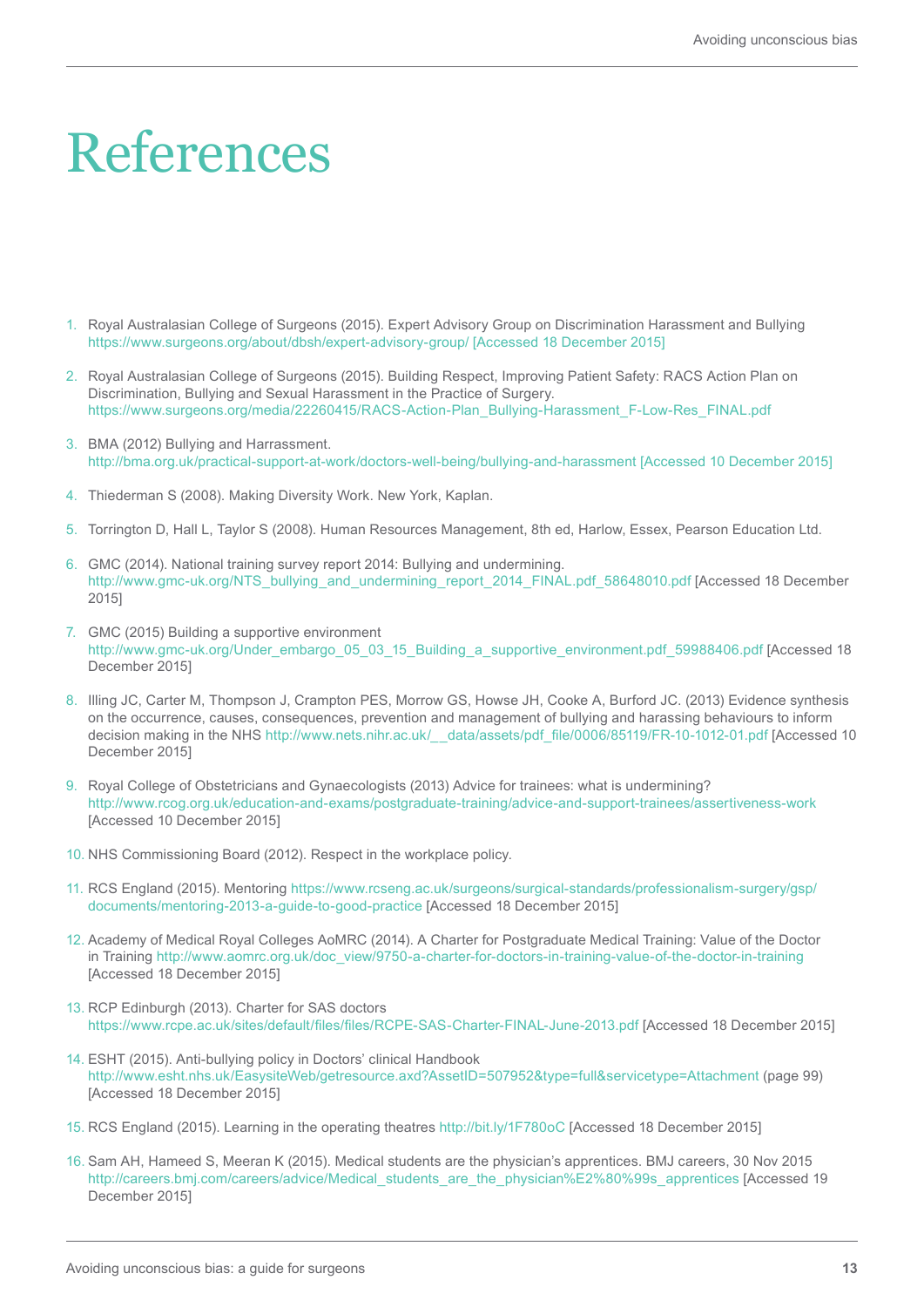- 17. Eardley I, Scott H, Wilkinson D (2015). Why a career in surgery is no longer the golden ticket. BMJ Careers 04 Aug 2015 http://careers.bmj.com/careers/advice/Why\_a\_career\_in\_surgery\_is\_no\_longer\_the\_golden\_ticket
- 18. Farooq S, Farang S, Ramachandran M (2009). Sex, power and Orthopaedics. J Roy Soc Med, 102: 124-5. Available from: http://www.ncbi.nlm.nih.gov/pmc/articles/PMC2666056/ [Accessed 10 December 2015]
- 19. RCS England (2013). Improving surgical practice: learning from the experience of RCS invited reviews http://www.rcseng.ac.uk/surgeons/supporting-surgeons/regional/docs/dpa-toolkit/rcs-improving-surgical-practice/view/
- 20. Martin J (2009). Human Resource management. London, Sage.
- 21. Connolly S, Holdcroft A (2009). The pay gap for women in medicine and academic medicine. London, British Medical Association. http://www.medicalwomensfederation.org.uk/images/Daonload\_Pay\_Gap\_Report.pdf [Accessed 10 December 2015]
- 22.BMA EOC (Equal Opportunities Committee of British Medical Association) (2009). Equality and diversity in UK medical schools. London, British Medical Association. http://cms-devcd.bma.org.uk/developing-your-career/medical-student/equality-and-diversity-in-medical-schools [Accessed 18 December 2015]
- 23. Williams S, Adam-Smith D (2009). Contemporary Employment Relations. Oxford, Oxford University Press.
- 24. Kirton G, Greene A (2005). The dynamics of managing diversity: a critical approach. 2nd ed. Oxford, Elselvier.
- 25. Ryan MK, Haslam SA (2005). The glass cliff: Evidence that women are over-represented in precarious leadership positions. British Journal of Management,16: 81-90. http://onlinelibrary.wiley.com/doi/10.1111/j.1467-8551.2005.00433.x/full [Accessed 10 December 2015]
- 26. Johnson L, Johnstone S (2005). The legal framework for diversity. In Kirton, G., Greene, A. (eds.) The dynamics of managing diversity: a critical approach. 2nd ed, Oxford, Elselvier.
- 27. CRE (Commission for Racial Equality) (2000). Racial Equality and NHS Trusts: A survey by the Commission for Racial Equality. London, Commission for Racial Equality.
- 28. BMA CCSC (Central Consultants and Specialists Committee) (2006). Tackling racism in medical careers; the role of Consultants. London, British Medical Association. http://bma.org.uk/about-the-bma/equality-and-diversity/equality-diversity-publications [Accessed 10 December 2015]
- 29. Deech R (2009). Women in Medicine: making a difference. London, Department of Health. http://www.lmc.org.uk/article.php?group\_id=2270 [Accessed 10 December 2015]
- 30. Medical Women's Federation (2008). Making Part-time work. http://www.medicalwomensfederation.org.uk/images/Download\_-\_MWF\_-\_Making\_Part\_Time\_Work.pdf [Accessed 10 December 2015]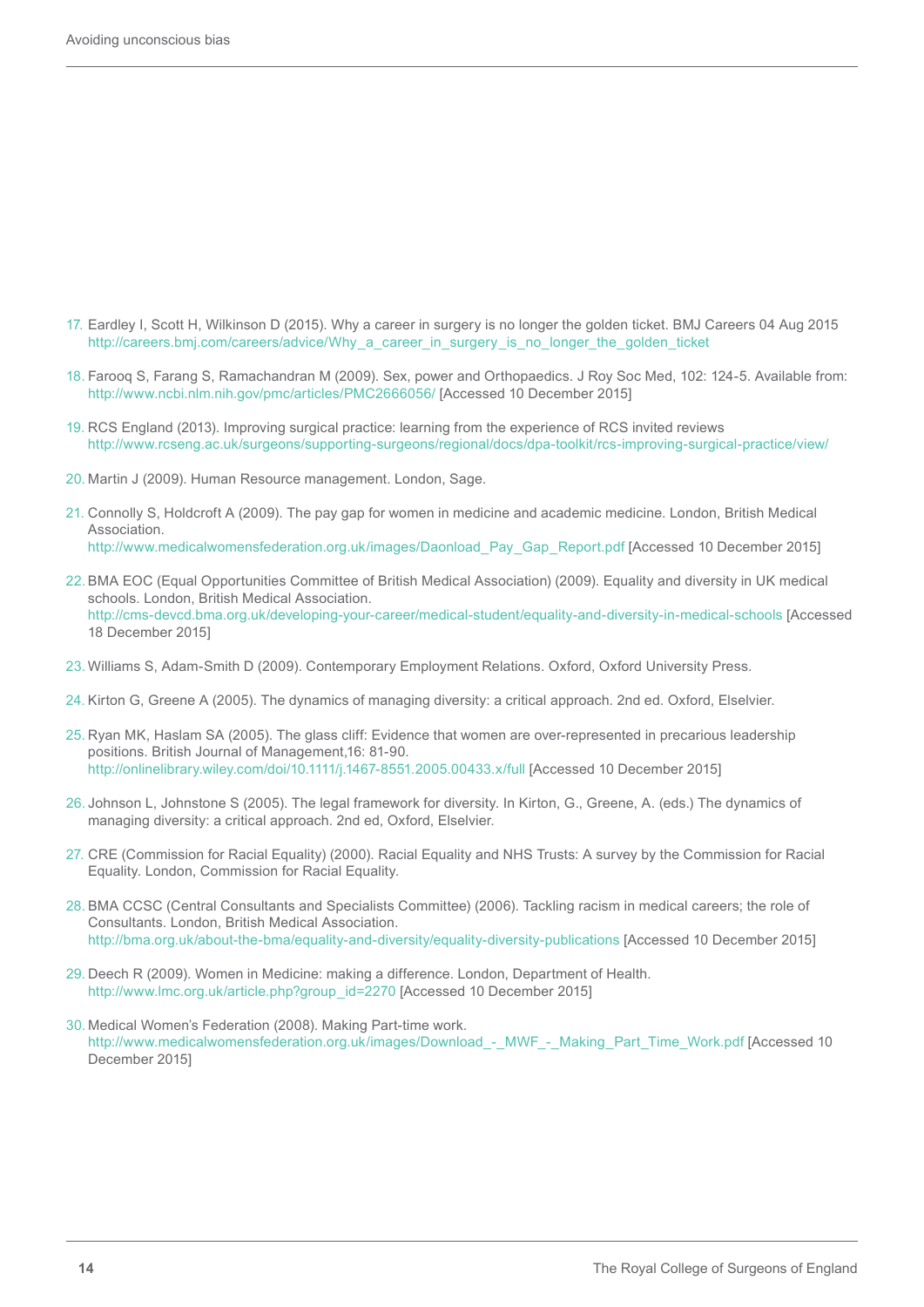# Appendix 1

## Royal College of Obstetricians and Gynaecologists' advice for trainees

## **What is undermining?**

Undermining or bullying behaviour is behaviour that makes you feel harassed, offended or socially excluded, and that affects your work. However, the definition of undermining is wide and relies on individual perception. Examples of undermining behaviour include:

- Belittling someone in public, humilating them or accusing them of lack of effort
- Spreading gossip or rumours about someone, teasing or name calling
- » Ignoring someone's presence, withholding information or preventing access to opportunities such as leave or training
- » Applying undue pressure on someone to produce work, setting impossible deadlines or creating unnecessary disruptions
- » Failing to give credit when due, allocating meaningless tasks, removing someone's responsibility, moving the goalposts or repeatedly reminding someone of an error.

#### **Am I being undermined?**

It's widely accepted that if someone feels they're being undermined, then undermining has occurred. So, if your experience fits the definition above, it's likely that you're being undermined.

However, difficulties arise as this is a grey area. It's important to remember that conflict isn't undermining if it's an isolated event. Also, a trainee may interpret behaviour as undermining, but the supervisor may see it as meticulous training.

#### **What can I do about it?**

Follow the guidance below to try to deal with undermining behaviour.

**Be assertive:** Try to separate the just from the unjust. We all need to learn from our mistakes, even if the rebuke was unreasonable. If harsh words are spoken, accept them and move on. Replying with a 'thank you' can make the underminer see the error of their ways.

If your supervisor isn't being supportive, spell out what you want them to do and why.

**Talk it over:** First of all, it's best to talk it over with someone you can trust. Sometimes what seems like undermining might not be.

**Take no further action:** If the undermining is an isolated event, you may not want to take any action. This should be on the understanding that it doesn't happen again. The underminer must realise their actions, explain their point of view and offer an apology.

**Speak to the perpetrator:** If the behaviour does happen again, speaking to the perpetrator can be very effective. Some undermining isn't deliberate. Arrange a meeting in private and take along a trusted companion. Plan what you're going to say beforehand to explain how their actions made you feel. Stay calm and polite. Afterwards, make a written record of the date, time, venue, persons present and what was discussed at the meeting.

**Write it down:** Make a note of each episode of undermining and any associated meetings. Collect any documents that may back this up, especially emails. This will be valuable evidence if the undermining persists, and will also allow you to reflect on the events.

**Speak to a senior colleague:** Before pursuing a formal complaint, try talking to a senior colleague. This can be any of the following, depending on where the undermining occurs: Educational Supervisor, Clinical Supervisor, College Tutor, Clinical Director, Medical HR, Training Programme Director, Postgraduate Dean. You may also wish to involve occupational health, the BMA or a Trainees' representative. Extra support can be found through counselling.

#### **What if the undermining persists?**

Make a formal complaint in writing, backed up with written evidence. This 'nuclear option' is very destructive and, like resigning, can be done only once. It effectively ends the relationship. The underminer will know this too and will be just as anxious to avoid it.

www.rcog.org.uk/education-and-exams/postgraduate-training/advice-and-support-trainees/assertiveness-work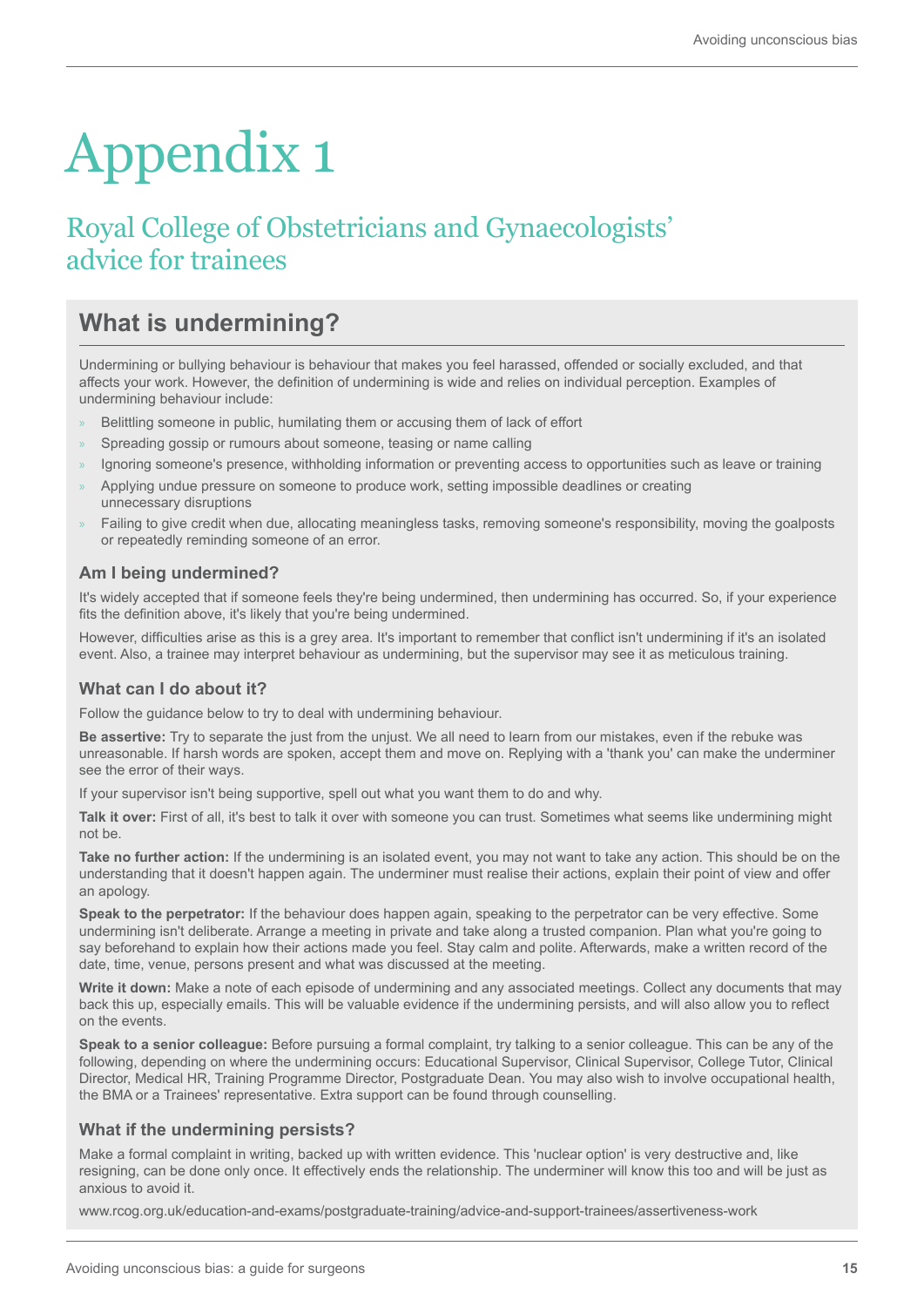The Royal College of Surgeons of England 35-43 Lincoln's Inn Fields London WC2A 3PE

©The Royal College of Surgeons of England 2015 Registered charity number 212808

All rights reserved. No part of this publication may be reproduced, stored in a retrieval system or transmitted in any form or by any means, electronic, mechanical, photocopying, recording or otherwise, without the prior written permission of The Royal College of Surgeons of England.

While every effort has been made to ensure the accuracy of the information contained in this publication, no guarantee can be given that all errors and omissions have been excluded. No responsibility for loss occasioned to any person acting or refraining from action as a result of the material in this publication can be accepted by The Royal College of Surgeons of England and the contributors.